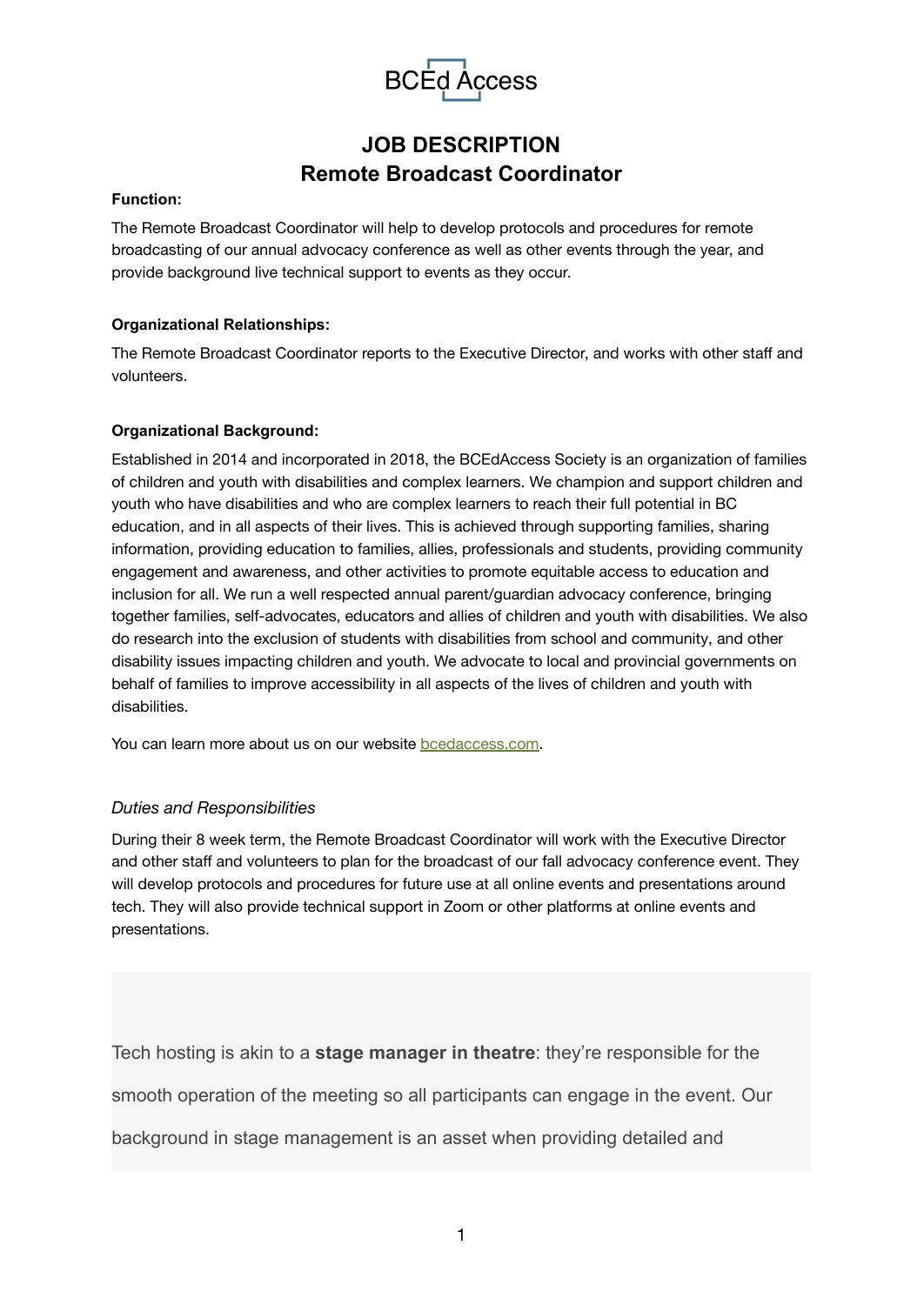

well-planned tech hosting, not just *during* the meeting, but also in the planning *before*

the event.

Duties will include:

- Collaborate with the team to plan the broadcast of our advocacy conference and prepare the run of show
- Help to develop protocols and procedures for all events
- Support during Zoom and other platform presentations, including setup, chat, breakout rooms, supporting presenters with slides, helping with technical challenges, post-meeting asset management
- Prepare support slides/videos for presenters, volunteers
- Run tech rehearsals

# *Qualifications*

Required:

- Access to stable internet connection in your area
- Good understanding of Zoom and other remote meeting platforms
- Comfortable with and quick to learn new platforms and technologies
- Demonstrated skills in use and collaboration in Word, Excel, Powerpoint, Google Suite
- Comfort collaborating within a larger team
- Ability to work remotely and unsupervised
- Possess excellent organizational and communication skills

Other Useful Skills and Experience:

- Meeting facilitation, tech hosting
- Previous experience with advocacy for students with disabilities
- Lived-experience with BC schools
- Knowledge of education, disabilities, human rights, social justice
- Political science, marketing, business
- Event planning/volunteering/nonprofit experience

**Job Type:** Contract, 8 week duration **Anticipated Start Date:** May 14, 2022 **Pay:** \$16.20 per hour **Hours:** 30 hours per week **Location:** Supervised telecommuting (online)

# *How to apply*

This position is made available through funding from the Government of Canada. Canada Summer Jobs is an initiative of the Youth Employment and Skills Strategy, which, "aims to provide flexible and